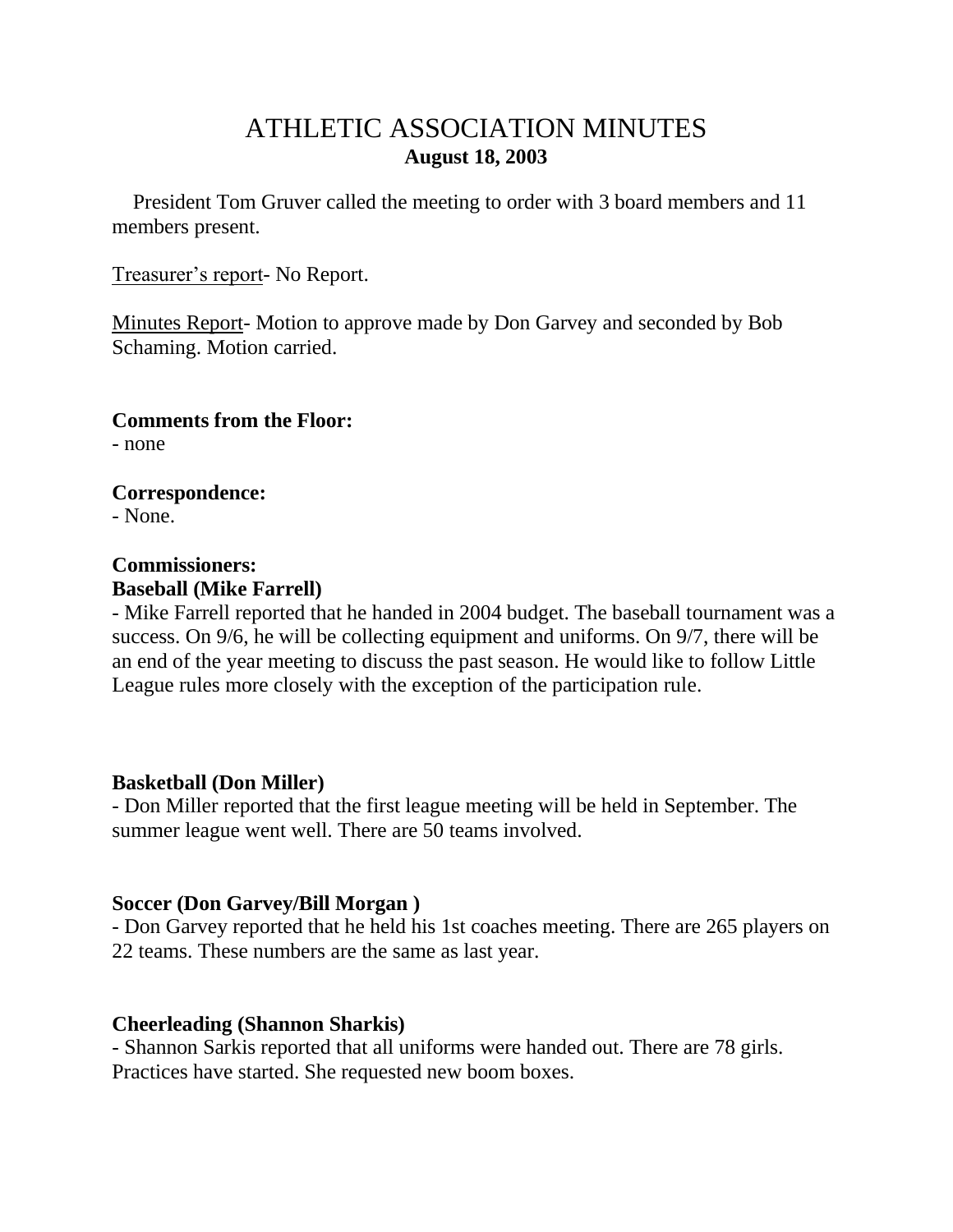### **Wrestling (Mark Hammerstone)**

- Mark Hammerstone requested his budget. Don Miller said the new wrestling building does not yet have a C.O. It will open in November. Mark asked to have a Forks wrestling sign out near the road so opponents will see it.

### **Softball (Bob Shaming)**

- Bob Schaming reported that the season went well. 6 teams were in the playoffs. One 9+10 year old team won the championship. Bob requested \$10 from the association toward the 14 players champion jackets. The vote was all in favor.

### **Football (Fran Tone)**

- Fran Tone reported that the season opens on August 31. There are 5 home games and 5 away games. There are 25 to 30 players on each time. He would like to thank the association for the sled and blaster. They are working out well.

### **Lacrosse(Tom Ellison)**

- Tom Ellison reported that all the equipment has been collected. He would like to have a helmet rack. Fran will check for the old football racks. Tom also asked if we could have a girls only team. He feels the boys are too aggressive for the girls.

## **Committees:**

## **Snack Bars**

- Wayne Hultgren reported that the snack bar ran and did well during the baseball and softball season. Payment due to R&R and soda are due. Orders are in to stock the snack bars for the football season. Volunteers are needed- Cheering parents are encouraged to help. He had a problem with the flag and midget football teams in the past. By Feb of 2004, a new state requirement will be that a certified person will have to run the snack bar.

## **Background checks**

- Tom Gruver reported that Little League has new forms. They now require a government form of identification (drivers license). Updates will be done on existing coaches every 2 to 3 years.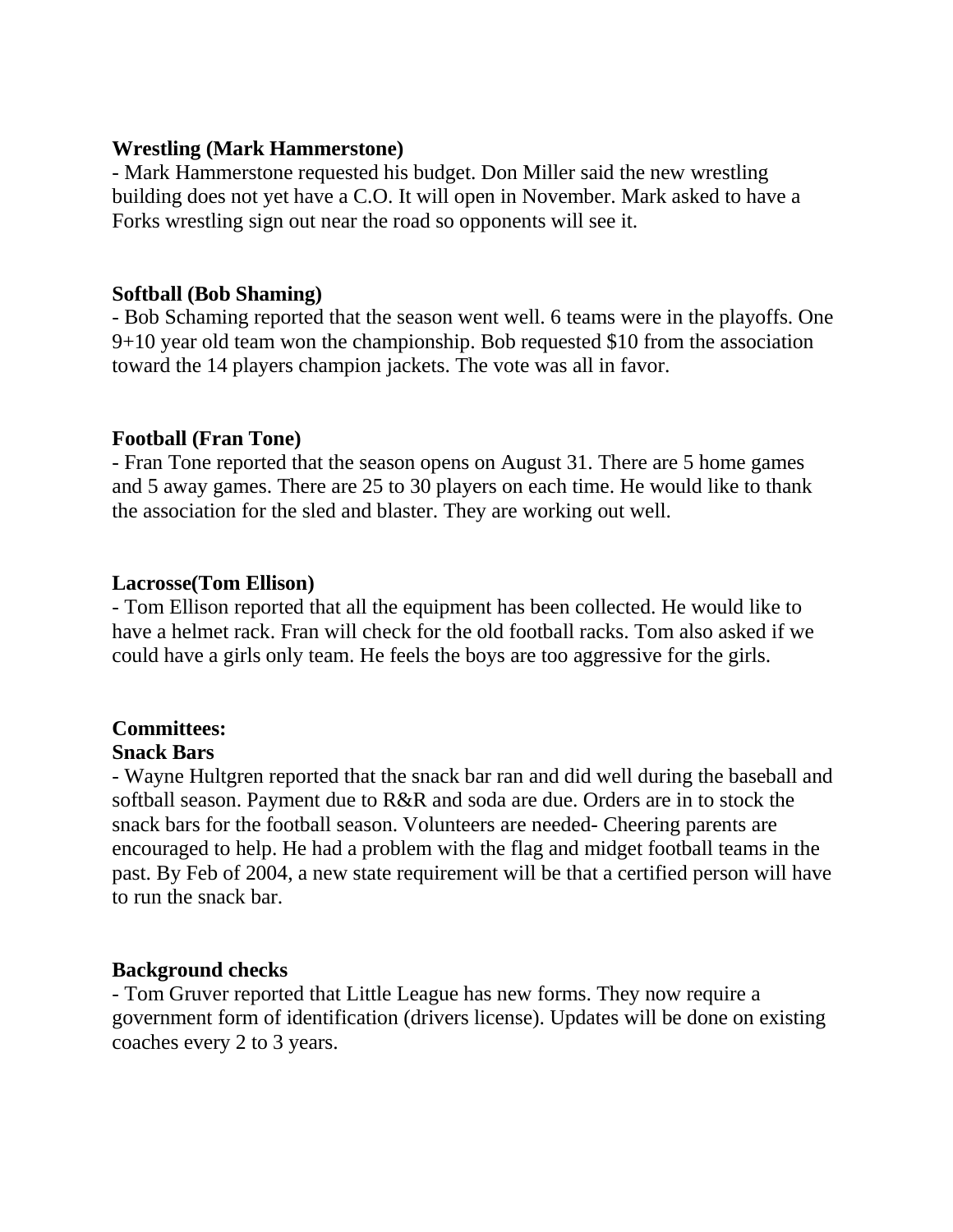#### **Scholarship**

- Ed Moore reported that 2 scholarships were awarded. The winners were Michael Banas and Katie Sullivan. He would like to advertise more next year. This year was a poor turnout. He feels that because the scholarship is based on financial need, not many people want others to know their finances.

#### **Website**

- No Report.

#### **Awards Committee:**

- No Report.

### **Registrations**

- The next sign ups for winter sports will be on 10/18/03 and 10/25/03 from 9am-12pm at the community center. Phyllis Naiden reported that she needs more information from Joe Mitzak. We need to purchase or update the computer. Ed Moore suggested online sign-ups, but there is a fee for these services. Don Garvey will look into this, and we will discuss it at the next meeting. Our refund policy was brought up. Don Garvey will try to put this information on the sign-up sheets. Tom Gruver will get a "NO REFUNDS" stamper if Don can't put it on the form.

### **Recreation Board**

- Ed Moore reported that there is a new meeting night. The third Sunday of the month is the new meeting night. Sports budgets are due by Sept. 14th. Baseball budget is 30% over. They are requesting a statement about the baseball expenses. If your need is over your budget, you must request a payment from the rec. board. They also want to know about the batting cages that were purchased. After the poles broke, they were not put back up. Mike only knows about the one cage. The purchasing process is a concern to the rec. board. (See New Business for possible solution.)

### **Dance**

- Wayne Hultgren reported that he has met with the Forks Police. He will have two officers each night. At 9 p.m. another officer will arrive and patrol the parking lot. Police Chief is going to check the police fee. Wayne would like to change the time from 7pm to 10pm to 6:30pm to 9:30pm. He wants "tamer" music. New rules will be posted (No hats, no bandannas, no spiked jewelry, etc.). The schedule is as follows: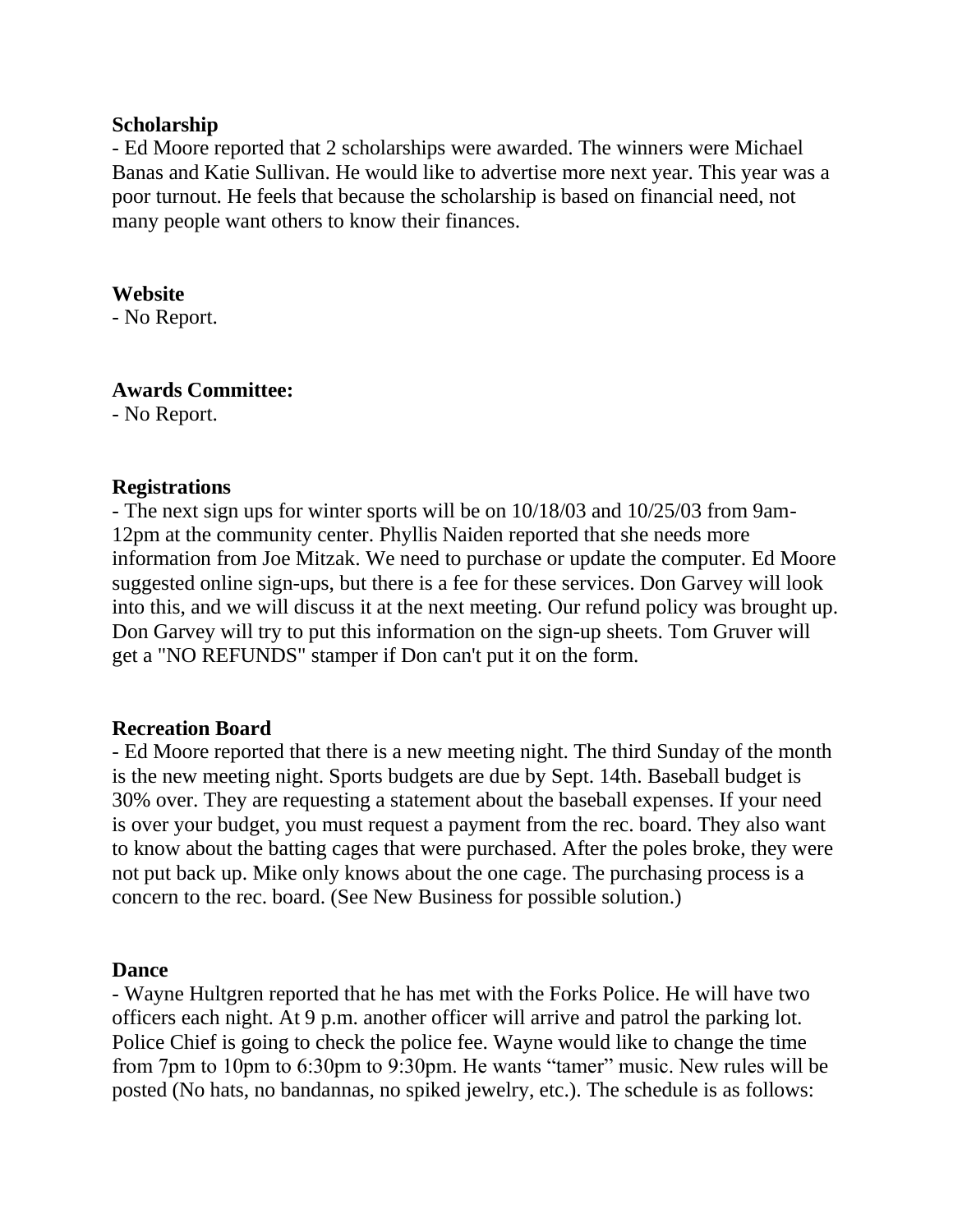Sept- cheering, Oct- Football, Nov- soccer, Dec- Athletic Association, Jan- Wrestling, Feb- basketball, March- Lacrosse, April- baseball, May- softball. Commissioners voted to split the profits fairly among their sports. It is the commissioner's responsibility to make an appearance or send a representative to their dance weekend. They must also have enough chaperones. The new rule is if your sport does not have enough chaperones, you may have to forfeit your moneys. The dance schedule will be posted on the website.

#### **Old Business :**

- Bob Schaming's Yankee bus trip is sold out. The golf outing had 105 golfers. 5,000 dollars was the profit. Bob Schaming made a motion to donate \$500 dollars to the Roman family, the Holden family, and the Cameron family. Don Miller seconded the motion. The vote was all in favor. Bob Schaming will present it to the Roman family. Wayne Hultgren will present it to the Holden family and John Holmes will present it to the Cameron family.

#### **New Business :**

- Tom Gruver and John Holmes are in charge of a new policy for purchasing. The Athletic Association will have a purchase order book. To order now, commissioners must make a request, get a purchase number and get it approved.

Phyllis Naiden would like to get younger people involved in our organization. She suggested that we make up flyers about joining the Association and maybe have a membership drive.

Tom Ellison would like to have a defibrillator in the community center. It is a good idea but it must be presented to the board of supervisors. Tom Gruver will investigate this further.

John Holmes reported receiving bounced checks. He would like a list made up for the next registration. We will not accept checks from the people on the list.